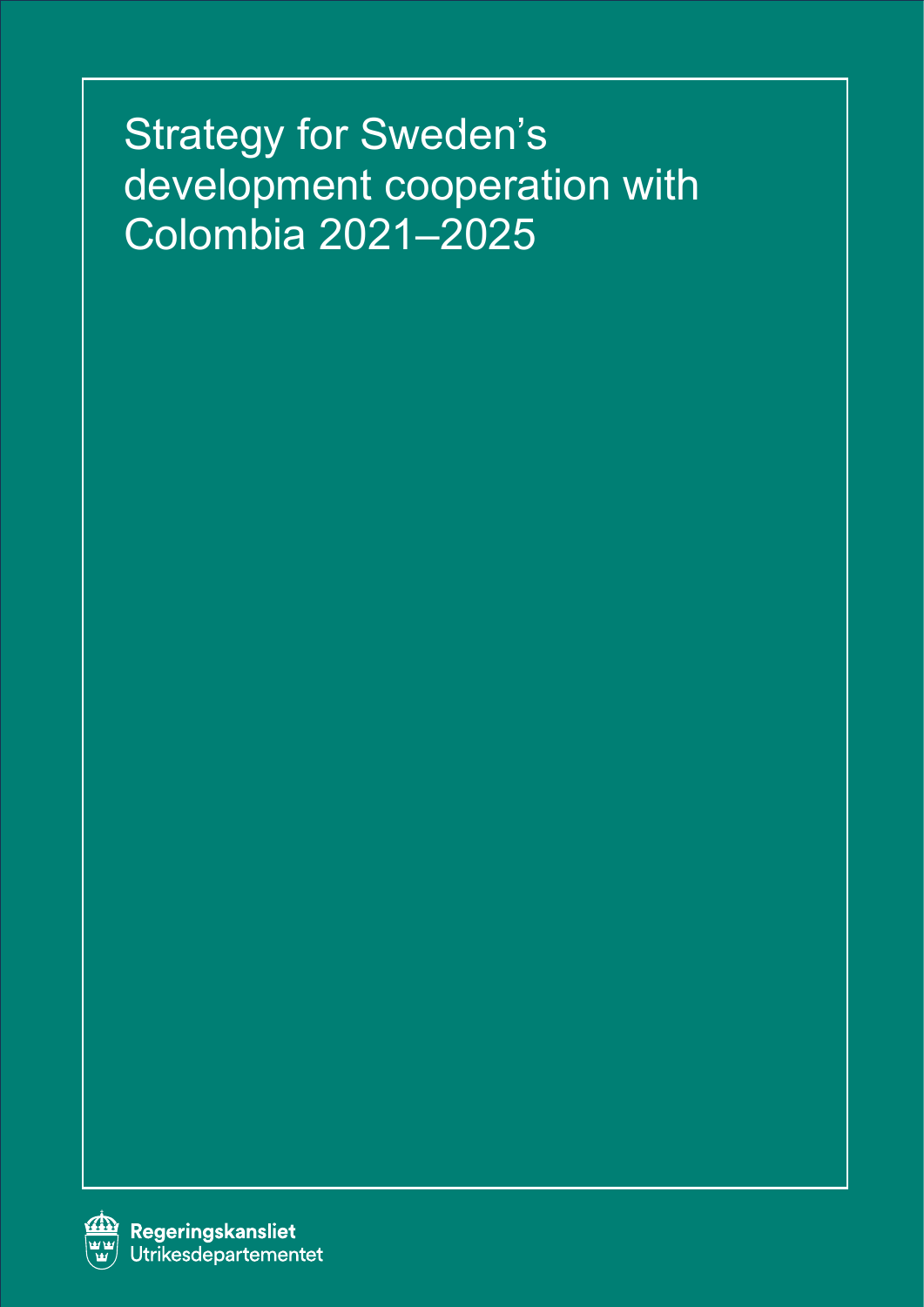# 1. Strategic objectives

The objective of Sweden's international development cooperation is to create opportunities to improve the lives of people living in poverty and oppression. Sweden's development cooperation is based on the principles of aid and development effectiveness, the 2030 Agenda, the Addis Ababa Action Agenda and the Paris Agreement.

The strategy applies in 2021–2025 and provides the Swedish International Development Cooperation Agency (Sida) with a total of SEK 1.11 billion and the Folke Bernadotte Academy (FBA) with SEK 45 million.

This strategy governs the use of funds allocated under appropriation item 7 in the appropriation directions for Sida for each budget year and funds allocated under appropriation item 7 'Latin America development cooperation activities' in Sida's appropriation directions, as well as use of the FBA funds allocated under 1.1 'Development cooperation activities' and 1.4 'Folke Bernadotte Academy' in the FBA's appropriation directions for each budget year.

Sida's activities will contribute to the following objectives:

### **Peaceful and inclusive societies**

- Improved conditions for democratic implementation of a negotiated peace and transitional justice.
- Improved conditions for peacebuilding and increased presence and capacity of state institutions in conflict-affected areas.

### **Human rights, democracy, the rule of law and gender equality**

- Improved conditions for democracy and increased respect for the rule of law, including reduced corruption and impunity.
- Increased respect for human rights and increased protection and capacity for human rights defenders and environmentalists.
- Improved gender equality, including reduced gender-based violence and increased access to, and respect for, sexual and reproductive health and rights.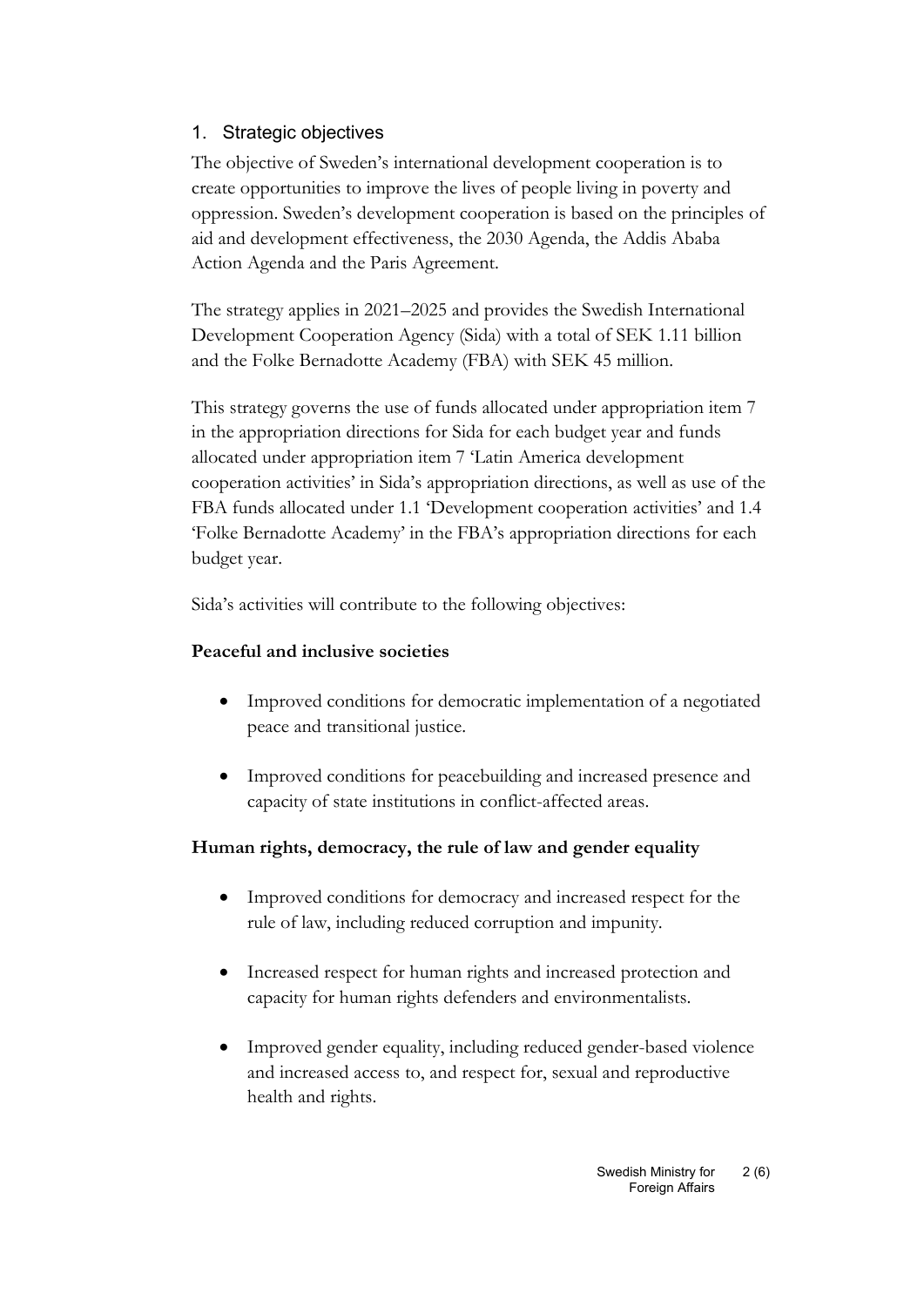#### **Environment, climate and sustainable use of natural resources**

- Reduced climate impact and greater resilience to climate change.
- Improved conditions for sustainable management and use of natural resources, ecosystems and biodiversity.

The FBA's activities will contribute to the following objectives:

# **Peaceful and inclusive societies**

- Improved conditions for democratic implementation of a negotiated peace.
- Improved conditions for peacebuilding and increased capacity of state institutions.
- Increased gender equality, including equal opportunities for participation in conflict prevention efforts.

# 2. Country context

The peace agreement between the Colombian Government and the guerrilla group FARC (*Fuerzas Armadas Revolucionarias de Colombia*), concluded in 2016, is a milestone in the country's development. FARC has transitioned into a political party, a demobilisation process has been implemented and an innovative system for transitional justice focused on victims has been established. The parties to the peace agreement have assigned Sweden a special role to monitor the implementation of the agreement, focusing on gender equality, conflict victims' rights and the search for the disappeared.

However, major challenges remain. The society is polarised. The weak central government presence in large parts of the country reduces capacity to deliver basic community services and other peace dividends. Illegal activities and the prevalence of impunity and corruption create favourable conditions for illegal armed groups to operate. The prevalence of armed violence continues to cause human suffering. The violence especially impacts people in vulnerable situations in conflict-affected rural areas. The prevalence of sexual and gender-based violence against women and girls is high.

Colombia is Latin America's fourth-largest economy and has shown steady economic growth. Colombia joined the OECD in 2020 and is a partner in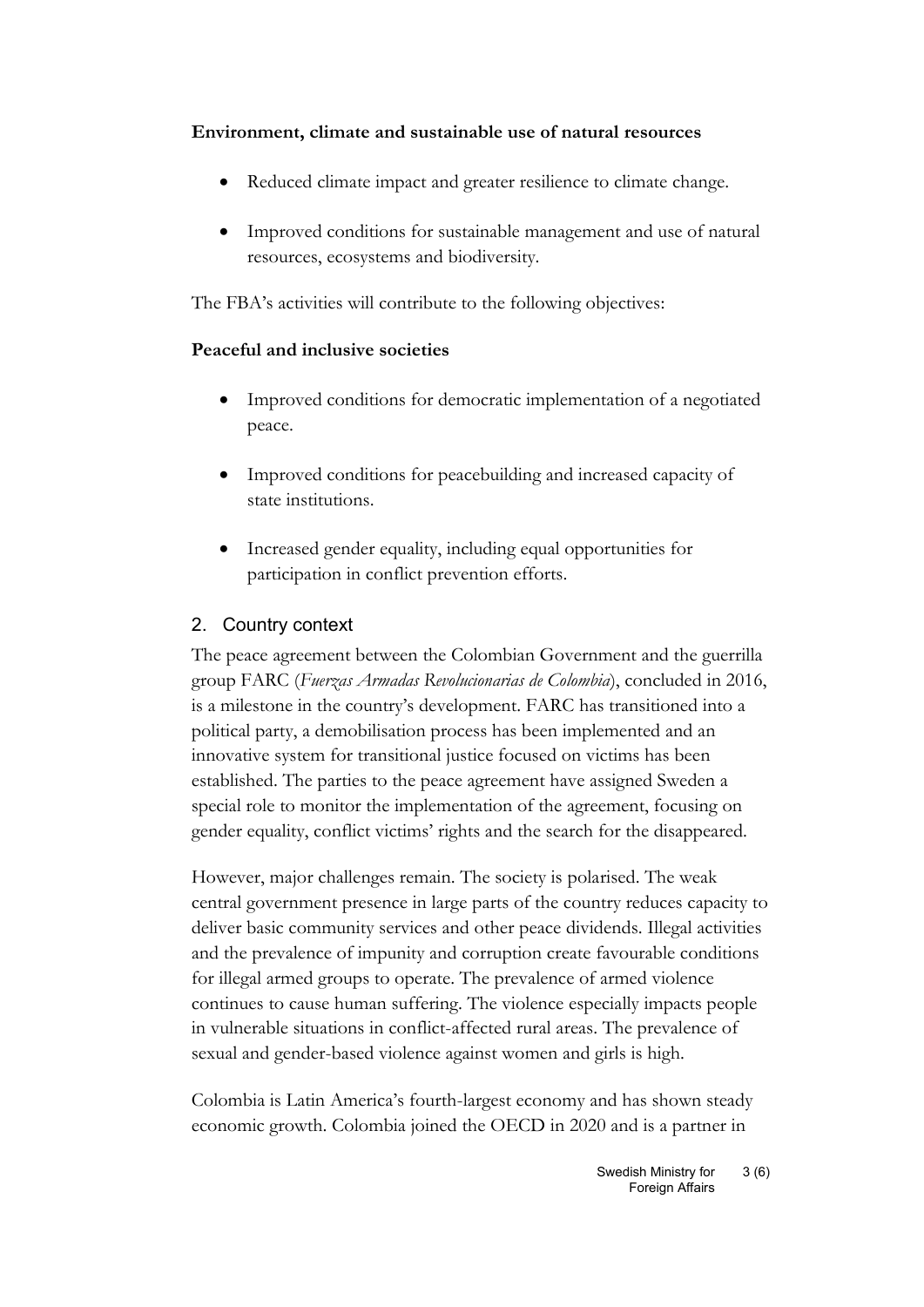the Global Deal. At the same time, the country is marked by major inequalities and a large proportion of the population still live in poverty, particularly in rural areas that often lack sustainable livelihoods. Unsustainable natural resource management causes major environmental and climate impacts. In the wake of the deepened political, economic and humanitarian crisis in Venezuela, an estimated 1.7 million Venezuelans have made their way to Colombia. Venezuelan migrants and refugees are especially at risk of poverty and abuses.

#### 3. Activities

Sida will implement, monitor and report on activities in accordance with the Government's guidelines for Swedish development cooperation and humanitarian aid strategies (UD2017/21053/IU). The guidelines state that activities must be actively directed towards achieving the objectives and that the actual performance must be monitored based on those objectives. The annual strategy report will be comprehensive and include a presentation, analysis and assessment of activities' performance in relation to stated objectives. Information about performance will be used for decision-making, learning and accountability, and for ensuring transparency to the general public. Monitoring will produce reliable and useful information about shortand long-term performance by using both qualitative and quantitative information where possible. Performance monitoring will primarily establish whether activities have made a difference, how and for whom. Based on the existing conditions, follow-up will determine the extent to which development cooperation has made a difference.

Sweden's development cooperation will contribute to sustainable development based on the 2030 Agenda, the financing for development commitments in the Addis Ababa Action Agenda and the Paris Agreement. The activities' contribution will be particularly relevant to the following sustainable development goals (SDGs) of the 2030 Agenda: gender equality (SDG 5), reduced inequalities (SDG 10), responsible consumption and production (SDG 12), climate action (SDG 13), life on land (SDG 15) and peace, justice and strong institutions (SDG 16). Sida's strategy reports to the Government will refer to how activities contribute to the implementation of the 2030 Agenda.

Development cooperation will contribute to addressing the root causes of the conflict and promoting lasting peace for inclusive and sustainable development. Support for implementation of the peace agreement is central,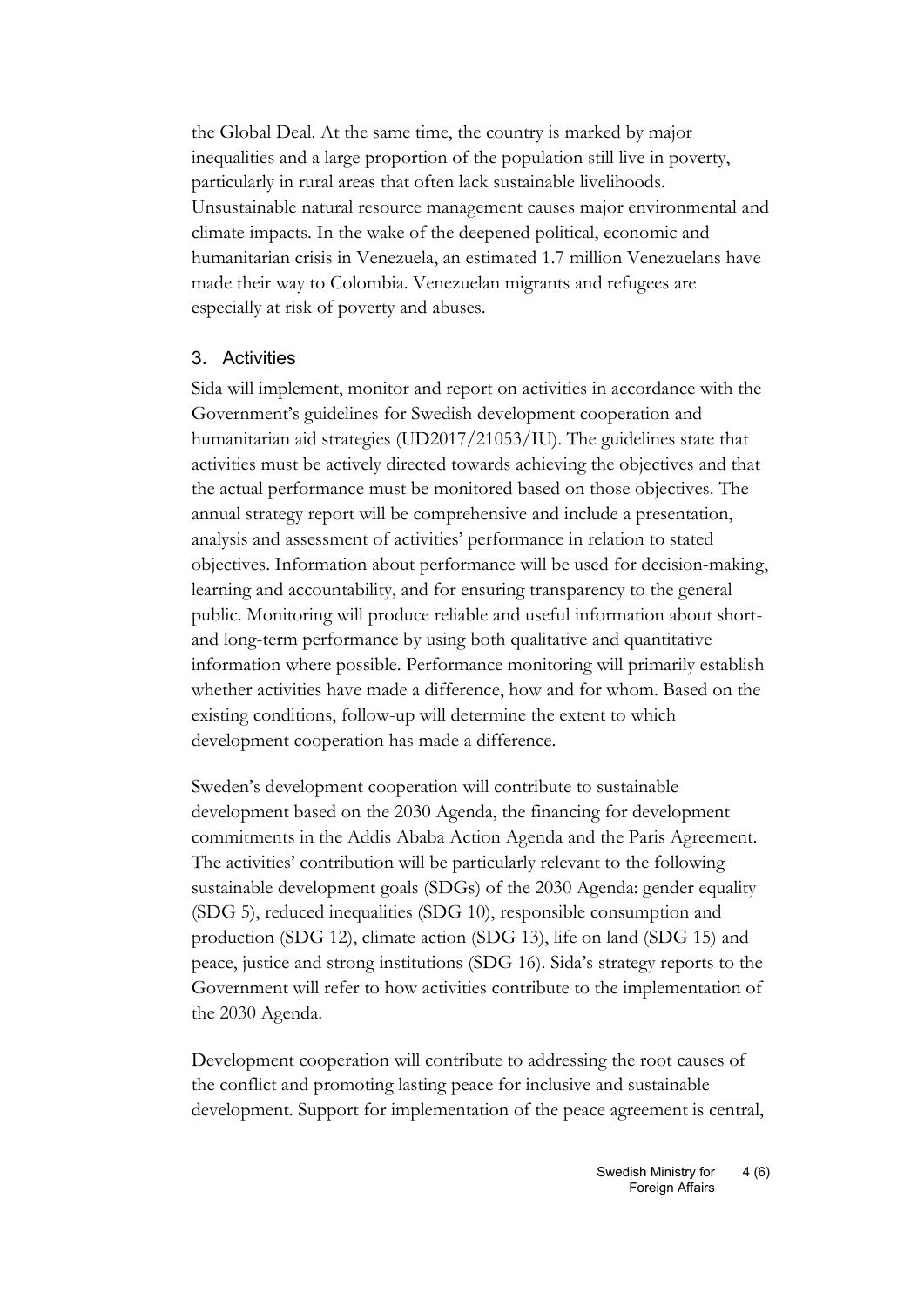particularly in the areas in which Sweden has been assigned a special monitoring role. Support will be given to demobilisation and reintegration of ex-combatants. Activities will include support for broader peacebuilding, such as dialogue initiatives. Sida's activities will promote transitional justice, including support for the return of land.

Activities should contribute to increasing gender-equal participation in peacebuilding mechanisms. Sida's activities will contribute to a reduction in gender-based violence, increased respect for diversity and transformation of gender structures. Sida's activities will also contribute to increased access to and respect for sexual and reproductive health and rights.

The FBA's activities should strengthen institutional capacity for equal and democratic governance with particular focus on the security sector.

Activities will contribute to strengthening the rule of law and accountability and reducing impunity and corruption. The impact of organised crime on development must be considered. Sida will contribute to improving the central government's capacity to provide basic community services. Sida will also increase civil society's and free and independent media's capacity to participate – and the private sector's engagement – in peacebuilding. In addition, Sida will strengthen protection for human rights defenders, focusing especially on conflict-affected rural areas. Sida's activities will include support for human rights in the working life. Activities will especially prioritise indigenous peoples and the Afro-Colombian population.

Sida's activities will contribute to reducing climate impact and increasing resilience to climate change. This will include support for increased capacity for sustainable management and use of natural resources, ecosystems and biodiversity. The circular economy will be promoted. Activities will promote sustainable production and commercialisation, which includes countering negative effects on ecosystems due to unregulated deforestation and expansion of illegal crops. Support for innovative solutions will be considered. Activities will promote platforms for dialogue and conflict resolution with regard to the use of natural resources and land rights.

Sweden's development cooperation will be appropriate and effective. Activities will emphasise links between long-term development cooperation, humanitarian aid and peacebuilding. Activities should also contribute to increased resilience and thus reduce the need for humanitarian aid in the long term. Activities within and between areas of the strategy must strive for